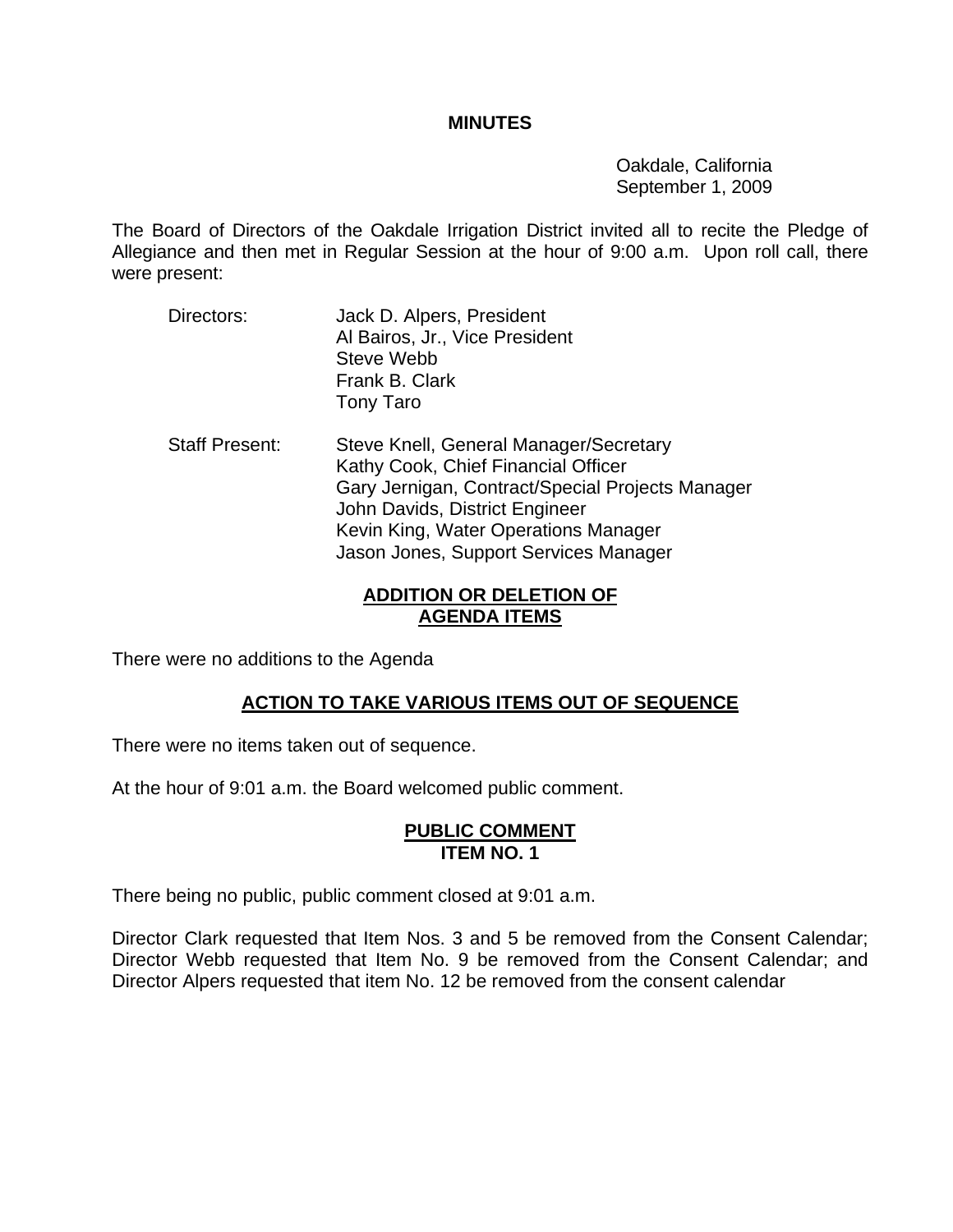### **CONSENT ITEMS ITEM NOS. 2, 4, 6, 7, 8, 10, 11**

#### **ITEM NO. 2 APPROVE THE BOARD OF DIRECTORS' MINUTES OF THE REGULAR MEETING OF AUGUST 18, 2009**

A motion was made by Director Webb, seconded by Director Clark, and unanimously supported to approve the Board of Directors' Minutes of the Regular Meeting of August 18, 2009.

#### **ITEM NO. 4 APPROVE ASSIGNMENT OF CAPITAL WORK ORDER NUMBERS**

A motion was made by Director Webb, seconded by Director Clark, and unanimously supported to approve the following Capital Work Order Numbers:

| Facility                                       | <b>Project Description</b>                                                                                                                                                                                                                                                                                                                                                                                                       | <b>Estimated Cost</b> | Work Order No. |
|------------------------------------------------|----------------------------------------------------------------------------------------------------------------------------------------------------------------------------------------------------------------------------------------------------------------------------------------------------------------------------------------------------------------------------------------------------------------------------------|-----------------------|----------------|
| Cashman Dam                                    | Install new South Main diversion structure.<br>Paulsell Lateral headgate structure and Cashman<br>Dam long-crested weir structure. Four Rubicon gates will be<br>installed on the South Main structure and one Rubicon<br>gate on the Paulsell structure. Shotcrete lining to be installed<br>upstream and down stream of new installations and a<br>new railcar bridge will be installed downstream of the South<br>main canal. | \$1,440,520           | 0944           |
| Snedigar Drain<br><b>Pumping Station</b>       | Pump house replacement.                                                                                                                                                                                                                                                                                                                                                                                                          | \$7,500               | 0945           |
| <b>Edwards Drain</b><br><b>Pumping Station</b> | Pump house replacement.                                                                                                                                                                                                                                                                                                                                                                                                          | \$6,000               | 0946           |
| <b>Bentley Deep Well</b>                       | Flow meter replacement.                                                                                                                                                                                                                                                                                                                                                                                                          | \$1,250               | 0947           |
| Paulsell No. 1 Deep                            | Install new pump, motor, electrical service,<br>motor controls and discharge piping.                                                                                                                                                                                                                                                                                                                                             | \$92,400              | 0948           |

### **ITEM NO. 6 APPROVE WORK RELEASE NO. 004 TO PROFESSIONAL SERVICES AGREEMENT 2009-PSA-015 TO GIULIANI & KULL FOR THE CONSTRUCTION MANAGEMENT, SURVEYING AND INSPECTION SERVICES AT THE CASHMAN DAM REHABILITATION PROJECT**

A motion was made by Director Webb, seconded by Director Clark, and unanimously supported to authorize the General Manager to execute Work Release No. 004 to Professional Services Agreement 2009-PSA-015 to Giuliani & Kull for the construction management, surveying, and inspection services at the Cashman Dam Rehabilitation Project and to approve subsequent Work Releases/Amendments as necessary.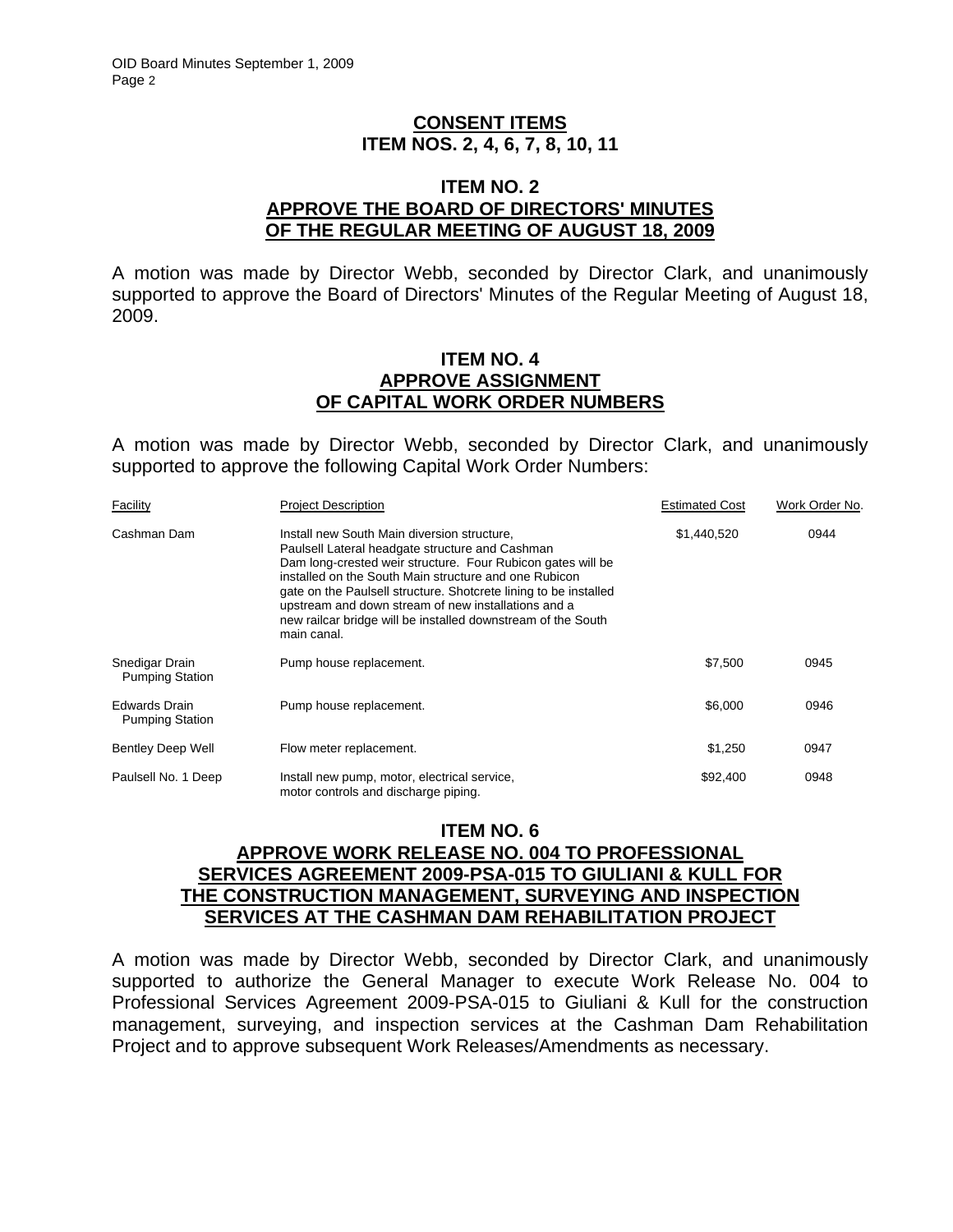### **ITEM NO. 7 APPROVE WORK RELEASE NO. 003, AMENDMENT NO. 01 TO PROFESSIONAL SERVICES AGREEMENT 2009-PSA-001 TO PROVOST & PRITCHARD CONSULTING GROUP FOR THE NORTH SIDE REGULATING RESERVOIR PROJECT DEVELOPMENT**

A motion was made by Director Webb, seconded by Director Clark, and unanimously supported to authorize the General Manager to Execute Work Release No. 003, Amendment No. 01 to Professional Services Agreement 2009-PSA-001 to Provost & Pritchard Consulting Group for the North Side Regulating Reservoir Project Development and to approve subsequent Work Releases/Amendments as necessary.

### **ITEM NO. 8 APPROVE PROFESSIONAL SERVICES AGREEMENT FOR TITAN SURVEYING & MAPPING, INC.**

A motion was made by Director Webb, seconded by Director Clark, and unanimously supported to approve the Professional Services Agreement for Titan Surveying & Mapping, Inc.

### **ITEM NO. 10 APPROVE RESOLUTION ORDERING ANNEXATION (APN: 002-063-039, 002-021-053 – CONDE-BRICHETTO)**

A motion was made by Director Webb, seconded by Director Clark, and unanimously supported to approve the Resolution Ordering Annexation (APN: 002-063-039, 002-021- 053 – Conde-Brichetto).

#### **ITEM NO. 11 APPROVE NEW DIRECTORS DIVISIONS MAP FOR TWO (2) ANNEXATIONS (APN: 002-063-039, 002-021-053)**

A motion was made by Director Webb, seconded by Director Clark, and unanimously supported to approve the new Directors Division Map for two (2) annexations (APN: 002- 063-039, 002-021-053).

## **ACTION CALENDAR ITEMS NOS. 3, 5, 9, 12, 13**

### **ITEM NO. 3 APPROVE OAKDALE IRRIGATION DISTRICT REVISED STATEMENT OF OBLIGATIONS**

Director Clark asked if the payment to Grover Landscaping Services for broken sprinklers and replacement of broken heads was the result of vandalism to District Property. General Manager Steve Knell stated no. Director Clark also asked about the payment to Machado Backhoe for canal gate headwalls and asked if they provided the headwalls or if they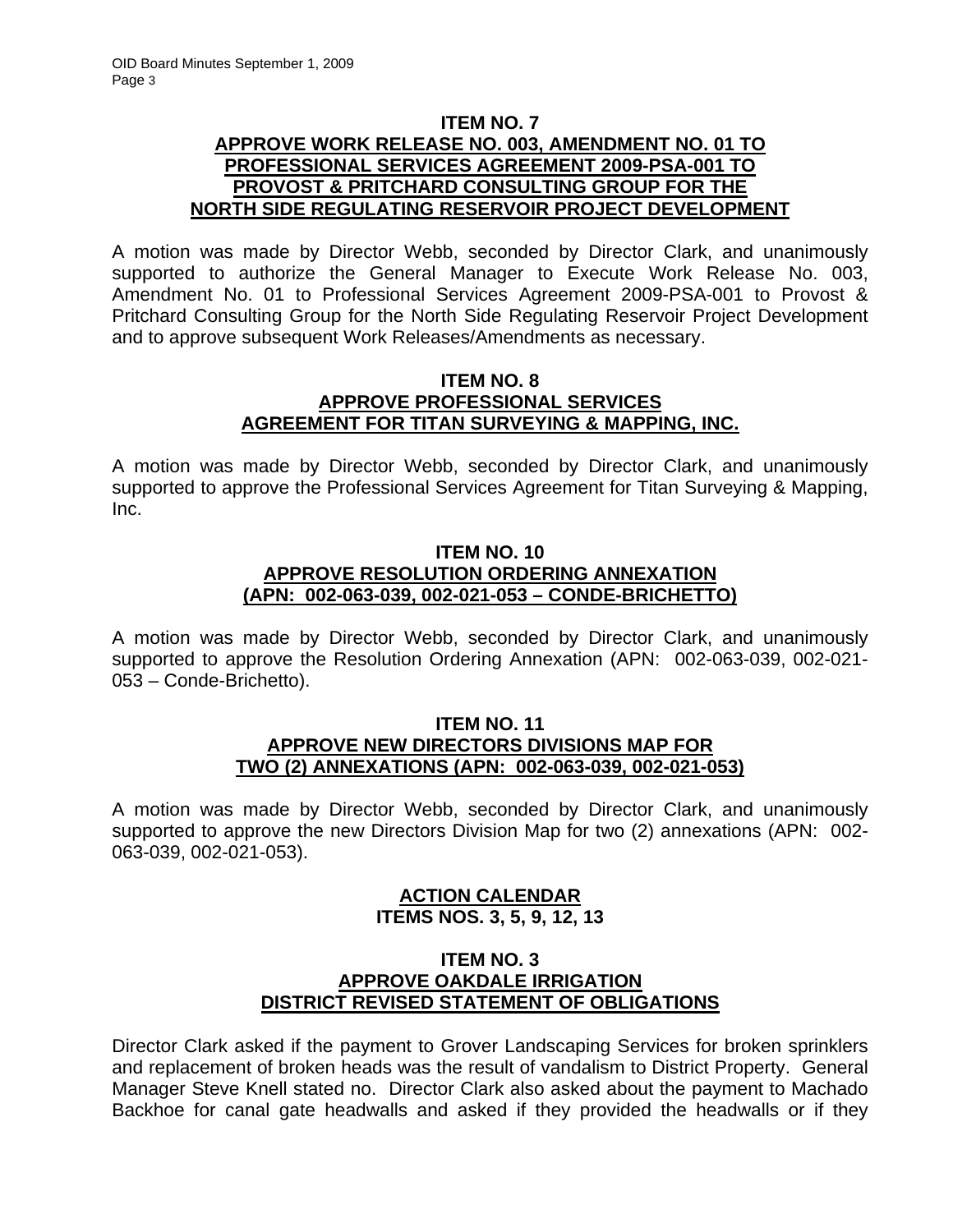provided backhoe work. Support Services Manager Jason Jones stated that they provided precast concrete structures.

Director Alpers asked if the District paid \$50.00 for a sledgehammer. Support Services Manager Jason Jones said that he would look into it.

A motion was made by Director Clark, seconded by Director Taro, and unanimously supported to approve the Oakdale Irrigation District Statement of Obligations.

### **ITEM NO. 5 APPROVE WORK RELEASE NO. 003, MODIFICATION NO. 02 TO PROFESSIONAL SERVICES AGREEMENT 2009-PSA-003 TO CONDOR EARTH TECHNOLOGIES TO PROVIDE SUPPORT FOR BID PROTEST FOR THE CONTRACT AWARD FOR THE SOUTH MAIN CANAL AND TUNNELS IMPROVEMENT PROJECT**

Director Clark asked if this was something new or if this is something that Condor Earth Technology does regularly. Contract and Special Projects Manager Gary Jernigan stated that Condor went back after receiving a bid protest and reviewed all of the bids submitted in order to make a recommendation to the District. Condor concluded that the District made the proper decision; however, they had not priced this extra work into their scope of work and it needs to be paid.

Director Bairos asked if there was a way for the District to recapture the money that is being spent on the bid protests. General Manager Steve Knell stated that this is one of those absorbed costs that have to be spent.

A motion was made by Director Clark, seconded by Director Taro, and unanimously supported to authorize the General Manager to execute Work Release No. 003, Modification No. 02 to Professional Services Agreement 2009-PSA-003 to Condor Earth Technologies to provide support for bid protests for the contract award for the South Main Canal and Tunnels Improvement Project and to approve all subsequent Work Releases/Amendments as necessary.

### **ITEM NO. 9 APPROVE RESOLUTION FOR ESTABLISHMENT OF ESCROW ACCOUNT FOR FISHBIO ENVIRONMENTAL, LLC FOR HONOLULU BAR MITIGATION PROJECT**

Director Webb asked how the escrow account will work. General Manager Steve Knell stated that FISHBIO is the project coordinator. The money will be placed into an account for FISHBIO to draw upon to complete the Honolulu Bar Mitigation Project. District Engineer John Davids stated the Army Corps wanted some assurance that OID would pay their share of the money and it was decided that an escrow account, whereby the money would be set aside for this project, was the best approach. As invoices are received from FISHBIO for their work checks will be issued from the escrow account.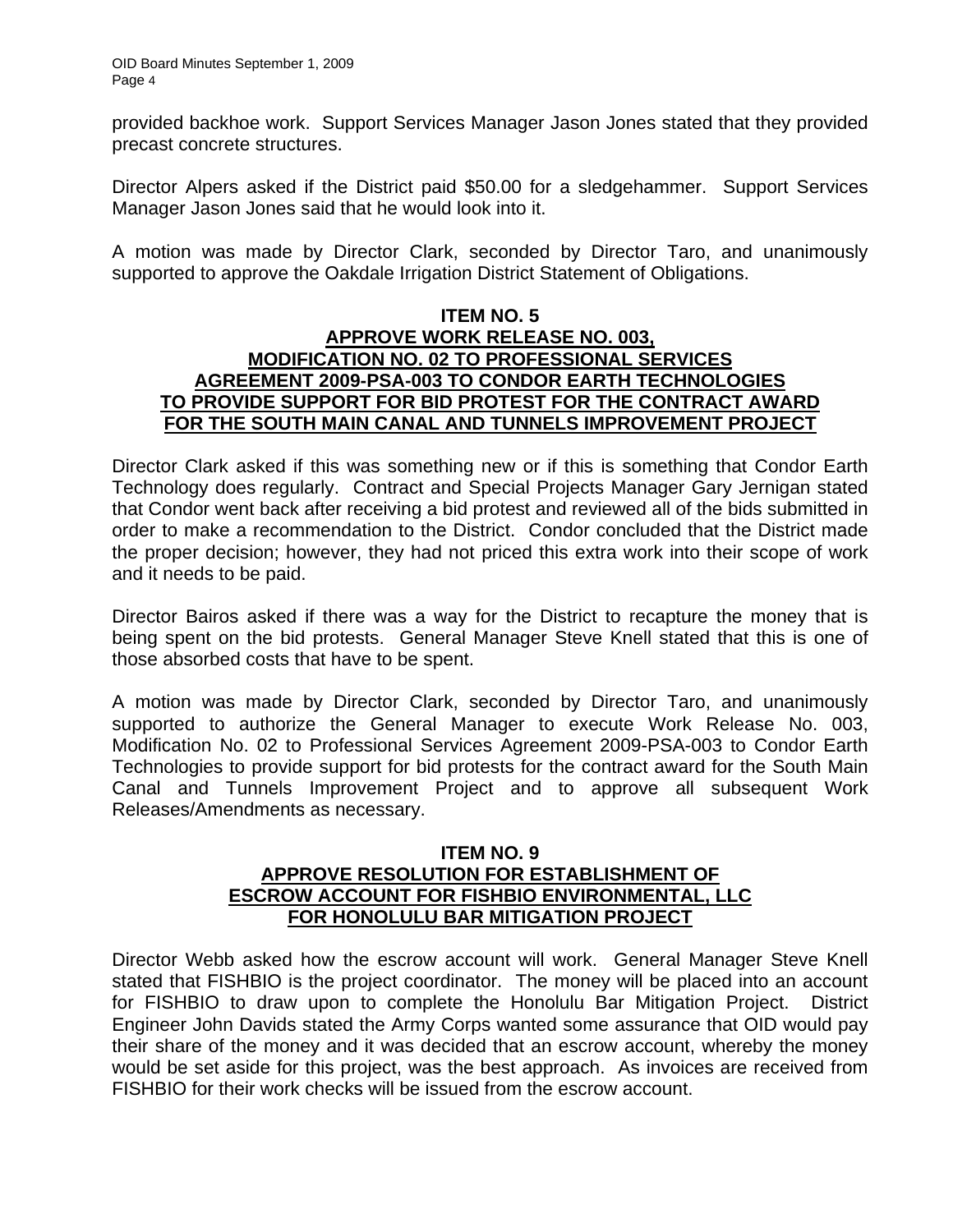A motion was made by Director Clark, seconded by Director Taro, and unanimously supported to approve the Resolution for Establishment of Escrow Account for FISHBIO Environmental, LLC for Honolulu Bar Mitigation Project.

### **ITEM NO. 12 APPROVE DISMISSAL OF FEES ASSESSED TO MARK WEIGLEIN (APN: 010-053-017) FOR UNAUTHORIZED USE OF WATER**

Director Alpers stated that he agreed that Mr. Weiglein had a good argument about dismissing the fees that had been assessed; however, the Board unanimously voted about a year ago to raise the fine to \$250 for any theft of water. He does not think that anyone should be given a verbal or written warning prior to any assessment. There was further discussion as to whether or not the Board wanted to review the policy again and it was decided that that was not necessary.

A motion was made by Director Clark, seconded by Director Taro, and unanimously supported to approve the dismissal of fees assessed to Mark Weiglein (APN: 010-053- 017) for unauthorized use of water.

### **ITEM NO. 13 REVIEW AND TAKE POSSIBLE ACTION AUTHORIZING GENERAL MANAGER TO SUBMIT AN EXHIBIT'S APPLICATION FOR THE ACWA 2009 FALL CONFERENCE HIGHLIGHTING OID'S 100TH ANNIVERSARY**

Staff believes the ACWA Convention would be an appropriate venue to advertise, promote and educate other water districts on the accomplishments of OID as it celebrates its 100<sup>th</sup> Anniversary. OID was a founding member of the ACWA organization and an OID director served as ACWA's first President.

A motion was made by Director Webb, seconded by Director Bairos, and unanimously supported to authorize the General Manager to submit an Exhibitor's Application for the ACWA 2009 Fall Conference highlighting OID's 100<sup>th</sup> Anniversary.

General Manager Steve Knell introduced Michelle Mello the new Account Clerk hired by the District to the Board of Directors.

## **DISCUSSION ITEM NO. 14**

### **ITEM NO. 14 DISCUSSION ON VEGETATIVE MANAGEMENT PROGRAM IN THE DISTRICT'S WATERWAYS**

Water Operations Manager Kevin King and Water Operations Supervisor (Pest Control) Mike Hanf made a presentation, providing background and answering questions regarding the District's Vegetative Management Program.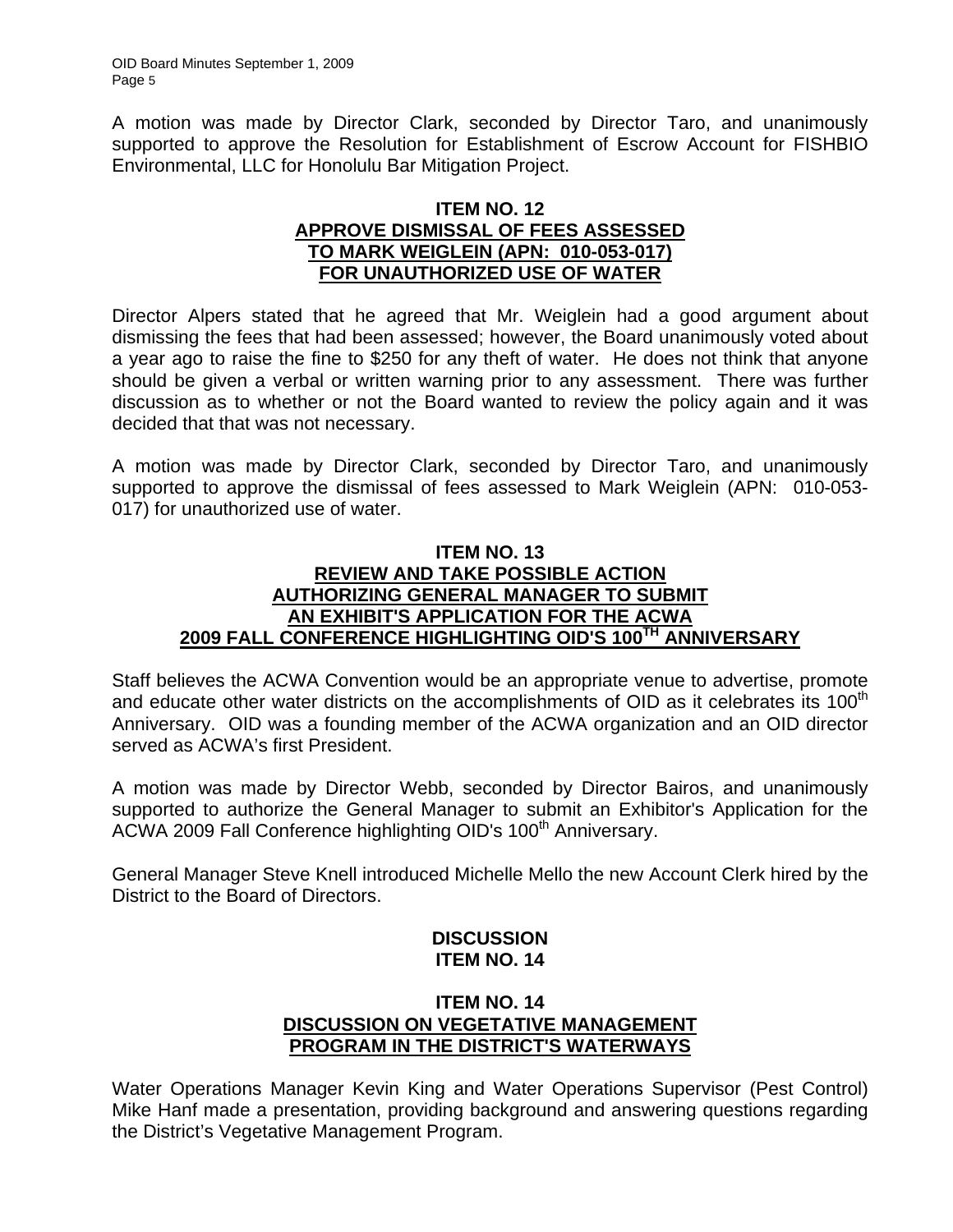### **ITEM NO. 15 COMMUNICATIONS**

# A. **GENERAL MANAGERS REPORT**

### **Safety Activities**

- 1. 232 days without a lost time injury accident.
- 2. First Aid/CPR Training held for C&M personnel. Currently, all C&M personnel are CPR Certified.

# **Administration Activities**

- 1. Attended Oakdale Business Merchants meeting on the  $19<sup>th</sup>$
- 2. Attended a General Plan Update meeting with City of Oakdale staff and their consultants. Discussed treated water availability with the expanding City over the next 20 years.
- 3. Attending Water Engineering Committee
- 4. Planning meeting with Medlen on food preparation for the 100<sup>th</sup> Celebration
- 5. JPIA's Scott Wood down on Friday the 28<sup>th</sup> to review Risk Management Controls implemented at OID
- 6. Lunch with Lacy Kuriacko, Congressman Radanovich's Field Representative, on the 28<sup>th</sup>. Will discuss water infrastructure improvements, OID's actions to help the Westside farmers, NMFS-BO, Delta Concerns.
- 7. Meeting with City of Riverbank on their Redevelopment Project and OID's issues and concerns.
- 8. SSJID LAFCO hearing on September 3<sup>rd</sup> regarding their retail power interests.
- 9. Labor Day is the  $7<sup>th</sup>$  and OID offices will be closed.

# **Contract and Special Project Activities**

- 1. South Main Canal and Tunnel Projects The Notice of Award was sent to Magorian Mine Services on August 7, 2009 and signed copy was returned on August 19, 2009. All contract documents have been signed and returned to Condor for distribution. The Performance and Payment Bonds have been received by OID. The Notice to Proceed was issued on August 28, 2009 with mobilization scheduled to commence during the week of September 7, 2009 after Labor Day. Project access is being completed now between Willms Road and the Second Concrete Flume. The preliminary construction schedule has been received indicating the Segment 1 work, Goodwin Dam to 2-Mile Bar, will complete on or about December 23, 2009. The schedule also indicates the Segment 2 work, Tunnel #7 to the  $2^{nd}$  Concrete Flume will complete on or about November 17, 2009. The Pre-Construction Kick-off meeting was held on August 27, 2009 in the Condor office in Sonora.
- 2. 2-Mile Bar Tunnel (CEQA & Engineering) Condor continues to perform some preliminary engineering to support CH2MHILL on the CEQA evaluation for the 2-Mile Bar Tunnel. Dave Giomi of Cogdill & Giomi Property Appraisers is performing the land appraisal for the Right-of-Way land acquisition. The land appraisal will be completed by September 15, 2009. Landowner meetings are being scheduled.
- 3. North Side Regulating Reservoir The Notice of Award was made on August 7, 2009 and returned on August 13, 2009. All Bonds and Insurance Certificates were provided to OID on August 13, 2009. The Pre-Construction Kick-off meeting was held on August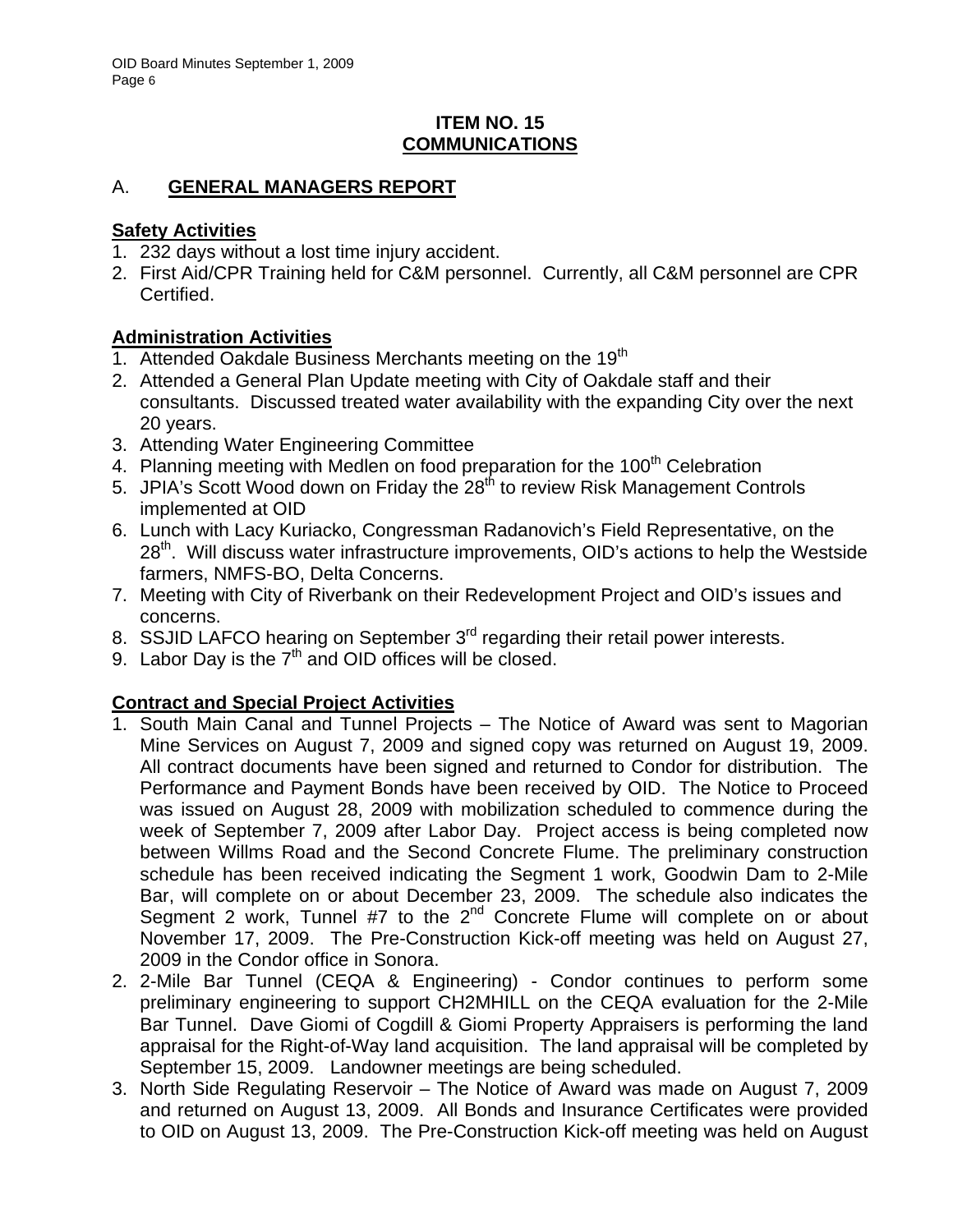13, 2009. The Notice to Proceed was issued on August 17, 2009 and W.C. Maloney started the orchard removal on August 18, 2009 and completed on August 20, 2009. Foster & Sons started their mobilization on August 19, 2009 and commence grading operation on August 20, 2009. The scrappers, excavators and compactors arrived on August 20, 21, and 22, 2009 and set up and started clearing and grubbing on August 24, 2009. A full scale grading operation was started on August 25, 2009. Four (4) 637 scrappers with two (2) graders, two (2) water trucks are in constant operation stripping and moving dirt.

- 4. Cashman Dam Rehabilitation Project Bid package sent out on August 18, 2009 to twelve (12) contractors. Two (2) additional contractors have called and requested bid packages. The Pre-Bid meeting was conducted on August 27, 2009 with the contractors. The Pre-bid meeting attendance is mandatory for prime contractors. Bids are due on September 10, 2009 with a recommendation to the Board on September 15, 2009. Staff recommendation will be contingent upon the results of the USBR Challenge Grant meeting on September 22, 2009. If everything is acceptable from the USBR meeting, the Notice of Award will be issued either on September 22 or 23, 2009. The Notice to Proceed will be issued on or about October 1, 2009. Start of construction will be on or about October 15, 2009.
- 5. Contract Administration activities on issued contracts to be renewed and/or issued, Work Releases and Change Orders for all contracts.
- 6. Organizational and project execution plans have been developed and assemble for all the 2009/2010 projects.
- 7. Contracts Management training course program start has been delayed but will start by September 4, 2009.

# **Construction Activities**

- 1. Review of Job Set Up Forms
- 2. Various Landowner meetings regarding maintenance work. Conducting meetings with the landowners on the Hirschfeld Lateral along Grooms Rd.
- 3. Preparing and conducting evaluations with the Support Services employees.
- 4. Assisting Engineering Department with constructability review of Capital Improvement Projects.
- 5. C&M crews continuing to gain back drive able access on District facilities. Crews are currently working on the Brichetto Lateral.
- 6. Started preparing for the 2009/2010 Construction Season.
- 7. Received a letter from Desimas & Bairos Dairy regarding a potential borrow site of one hundred thousand yards of dirt. Currently reviewing soil type and pricing. This potential site would give the District a borrow site on both sides of the District dramatically cutting down on trucking costs.
- 8. Completed preliminary 2010 Support Services Budget.

## **Engineering Activities**

1. Grant of Easement language being reviewed by OID and V.A. Rodden Legal Counsels. Once new Easement has been signed, OID will abandon the existing sixty (60) foot easement for the South Lateral. DRAFT Annexation Agreement delivered to Bill Jackson for review. V.A. Rodden currently installing private irrigation system for portion of lands already within OID. OID has been in contact with both V.A. Rodden and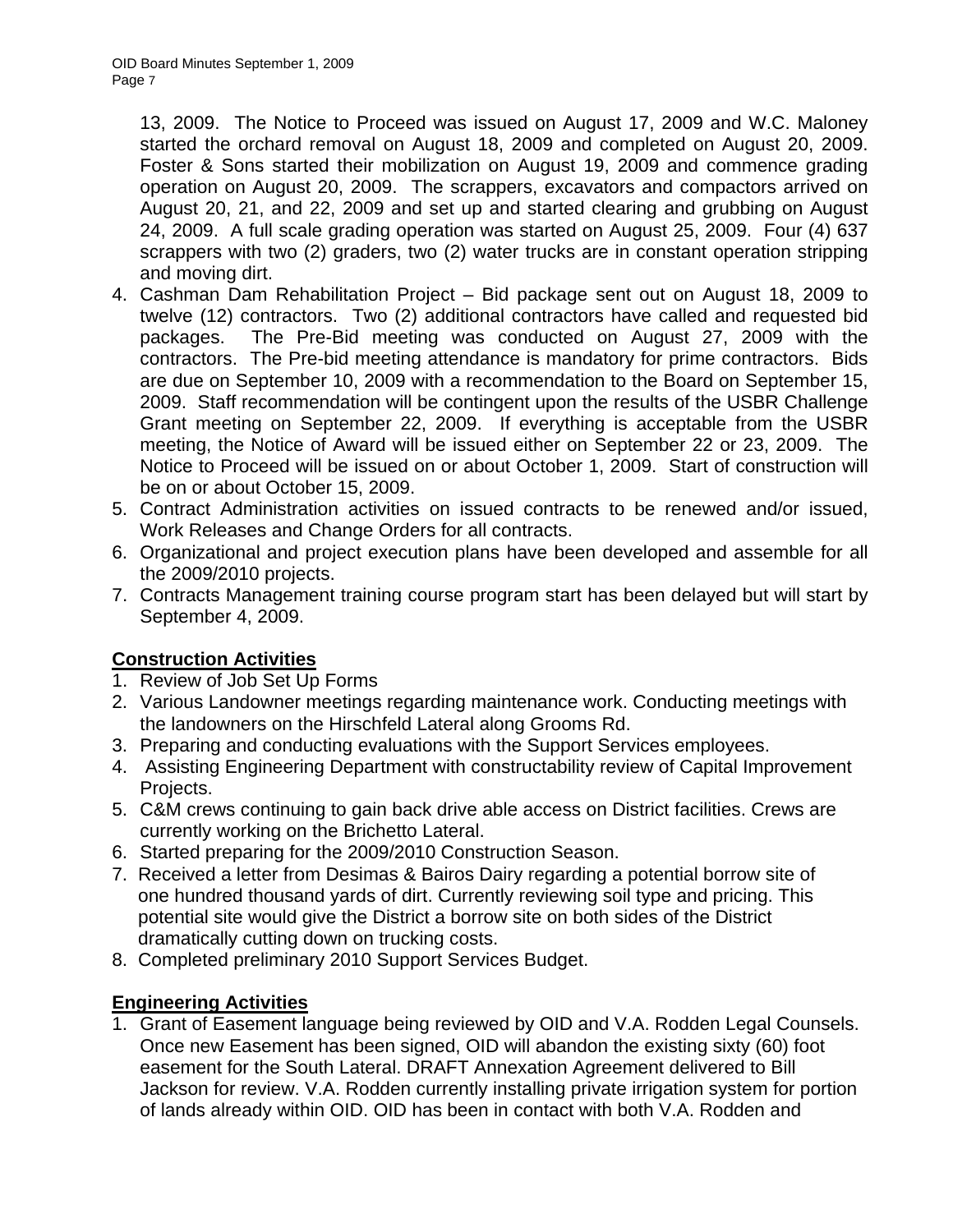Landmark Irrigation concerning location and separation required for crossings over the new South Lateral Pipeline.

- 2. P&P preparing scope of work for 2010/2011 Capital Projects.
- 3. Preparing Joslin Annexation package for Board review.
- 4. OID and P&P to meet with USBR on 9/22/09 to discuss Challenge Grant Award specifically as it pertains to additional environmental constraints as a result of funding.
- 5. 404 Permit from Army Corp was signed on 8/21/09. Working with CFO on setting up a Letter of Credit or Escrow Account for the Honolulu Bar Mitigation Project. Working with FISHBIO as it pertains to the terms and conditions of the final 404 Permit concerning the Honolulu Bar Mitigation Project.
- 6. Engineering Department assisting Mr. Jernigan in the environmental compliance phase of the New South Main Tunnel.
- 7. Met with the Water Committee on 8/25/09 to discuss the 1915 Patterson Deed and the Belletto pump station installation.
- 8. P&P working on abutment design for new bridge to span Wildcat Creek. CH2MHill Biologist reviewed site on 8/25/09 and delineated waters. Categorical Exemption is speculated at this point.
- 9. Ongoing project status meetings with Provost and Prichard, Inc.
- 10. Processing Requests for Work Order Approval for the 2009/2010 winter work season.
- 11. Finalizing Conde's Annexation package.
- 12. Preparing updated letter to STANCO for Willms Ranch, LLC project.

## **Water Operations Activities**

- 1. Currently on a 12 Day Rotation. A 14 Day rotation will begin on September 2.
- 2. Attended Public Workshop for Development of a Groundwater Strategy for the Central Valley hosted by the CVRWQCB – August  $24<sup>th</sup>$  in Rancho Cordova.
- 3. Attended Working Group meeting for the Long Term Irrigated Lands Program August 20<sup>th</sup> in Rancho Cordova.
- 4. Attended the Quarterly meeting of the Agricultural Ag. Water Management Council August 19<sup>th</sup> in Sacramento. – Council funding was the major focus of the meeting.
- 5. Reviewing water quality sampling data in regard to the Irrigated Lands Program and the Aquatic Pesticide Program.
- 6. Processing Job Setup Forms for minor maintenance work as needed.
- 7. Preparing order for Rubicon gates for this year's capital improvement projects.
- 8. Reviewing documents relating to the Water Utilities Technician vacancy.
- 9. Monitoring remaining water budget for the 2009 irrigation season. Development of strategic options ongoing.
- 10. Responded to an additional request for Out of District water by Trinity First Almond Partners.
- 11. UC Extension Office is hosting a Small Landowner Short Course on September 18 at the Oakdale Library.
- 12. UC Extension Office is hosting a Ranch Water Quality Short Course on September 21<sup>st</sup> and  $28<sup>th</sup>$  at the Stan Co. Ag Center.
- 13. Assisting Engineering Department in the development and finalization of the Erlanger Well Site purchase agreement.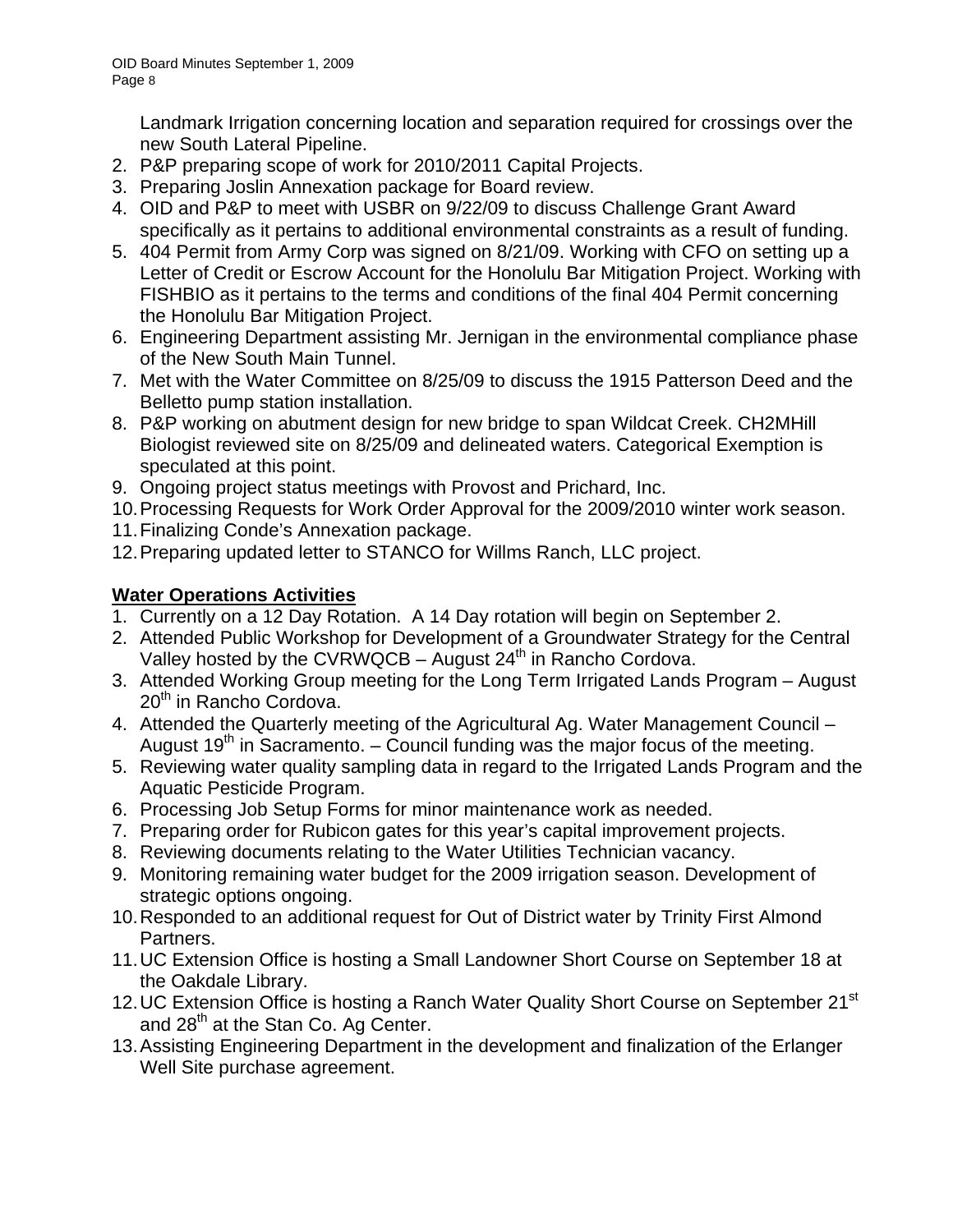## **Finance and Accounting Activities**

- 1. Continue to work on the new software implementation and conversion. Includes restructuring the District's chart of accounts.
- 2. Preparation of refunds to all ag water customers that currently have a credit balance on this account.
- 3. Preparation of the 2010 budget.
- 4. Working with the District's Engineer on setting up an Escrow Account for the Honolulu Bar Mitigation Project.
- 5. Preparation of 2010 budgets for six (6) domestic water and fourteen (14) agriculture improvement districts. Scheduling annual meetings with the six domestic ID to review 2010 recommended charges.
- 6. Review and update of District records for Stanislaus and San Joaquin counties parcel splits.
- 7. Processed 29 title transfers during July and August.
- 8. Working with the District's Administrative Assistant to post for the hiring an additional principal account clerk.
- 9. Rural water system account information:
	- 81 late-payment notices
	- 11 15-day shut-off notices
	- 2 48 hour shut-off notices

10. Route accounting functions (AP, AR, PR, billings, account reconciliations, etc.)

## B. **COMMITTEE REPORTS**

Water/Engineering Committee Meeting, August 25, 2009

- $\triangleright$  Review Patterson Deed to OID 1915 (APN: 020-015-070
- ¾ Review of Belletto Pump Station Installation (APN:: 062-001-003)
- $\triangleright$  Review of Unauthorized Use of Water Mark Weiglein

Finance Committee Meeting, September 1, 2009

¾ Discussion on Designated Funds for Water Transfer Revenues

Director Webb reported on the Water/Engineering Committee Meeting:

Patterson Deed to OID –The District will offer the property to the landowners and see if they are interested in purchasing the property.

Belletto Pump Station Installation – The District will prepare an encroachment agreement for the pump that they have installed.

Unauthorized Use of Water – this item was previously discussed.

Director Clark reported on the Finance Committee Meeting

The Finance Committee met to discuss the distribution of the \$5 million in water transfers to the west side farmers. The Board has already allocated \$1.128 million in a rebate to the water users. The Committee recommended that \$3.5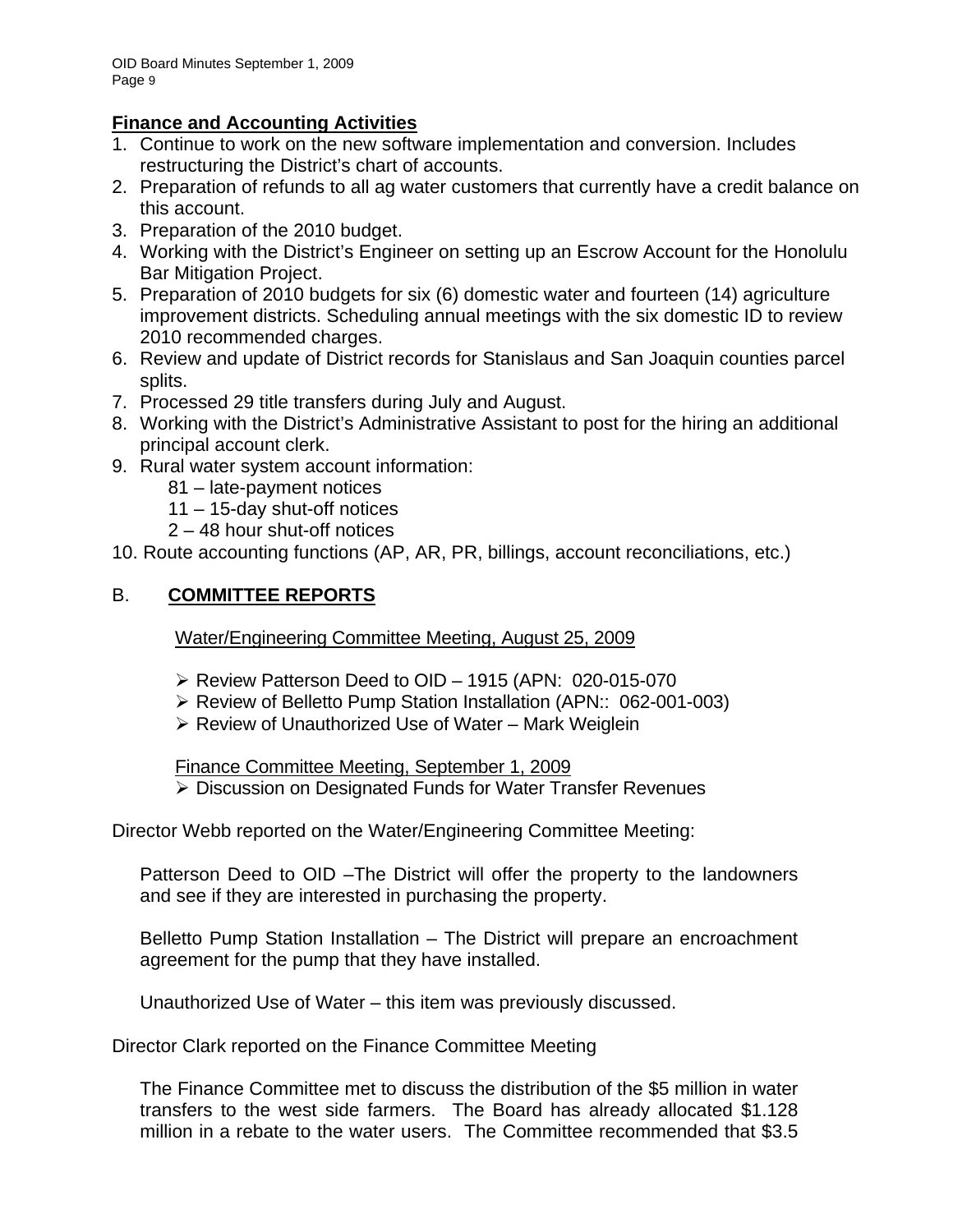OID Board Minutes September 1, 2009 Page 10

> million go towards balancing the budget this year to make up for the Tri-Dam shortage in revenues and the remaining \$380,000 be put into the Main Canal and Tunnel Improvement Reserve Fund for the tunnel projects. There will be no reserve fund set up for the community and this will be added to the proposed budget for next year. This will be placed on the agenda as an action item for the next Board Meeting.

### C. **DIRECTORS' COMMENTS/SUGGESTIONS**

Director Webb

Director Webb stated that he felt that the SSJID and OID Boards need to discuss the fact that Tri-Dam is going to put the third generator on an application for federal money.

Director Clark

Director Clark thanked Water Operations Manager Kevin King and Water Operations Supervisor Mike Hanf for a good aquatic weeds presentation.

Director Bairos Director Bairos had no comments.

Director Taro Director Taro had no comments.

Director Alpers Director Alpers had no comments.

At the hour of 10:50 a.m. the Board adjourned to Closed Session

### **CLOSED SESSION ITEM NO. 16**

- **A***. Government Code §***54956.8 Conference with Real Property Negotiator Negotiating Parties:** OID, Stockton East Water District, City and County of San Francisco, and VAMP **Property:** Water **Agency Negotiators:** General Manager and Water Counsel  **Under Negotiations:** Price & Terms
- **B**. *Government Code* **§54957.6 Conference with Labor Negotiator Agency Negotiator:** General Manager **Employee Organization:** OE3

At the hour of 11:31 a.m. the Board adjourned to open session

General Manager Steve Knell stated that there was no reportable action from Closed Session.